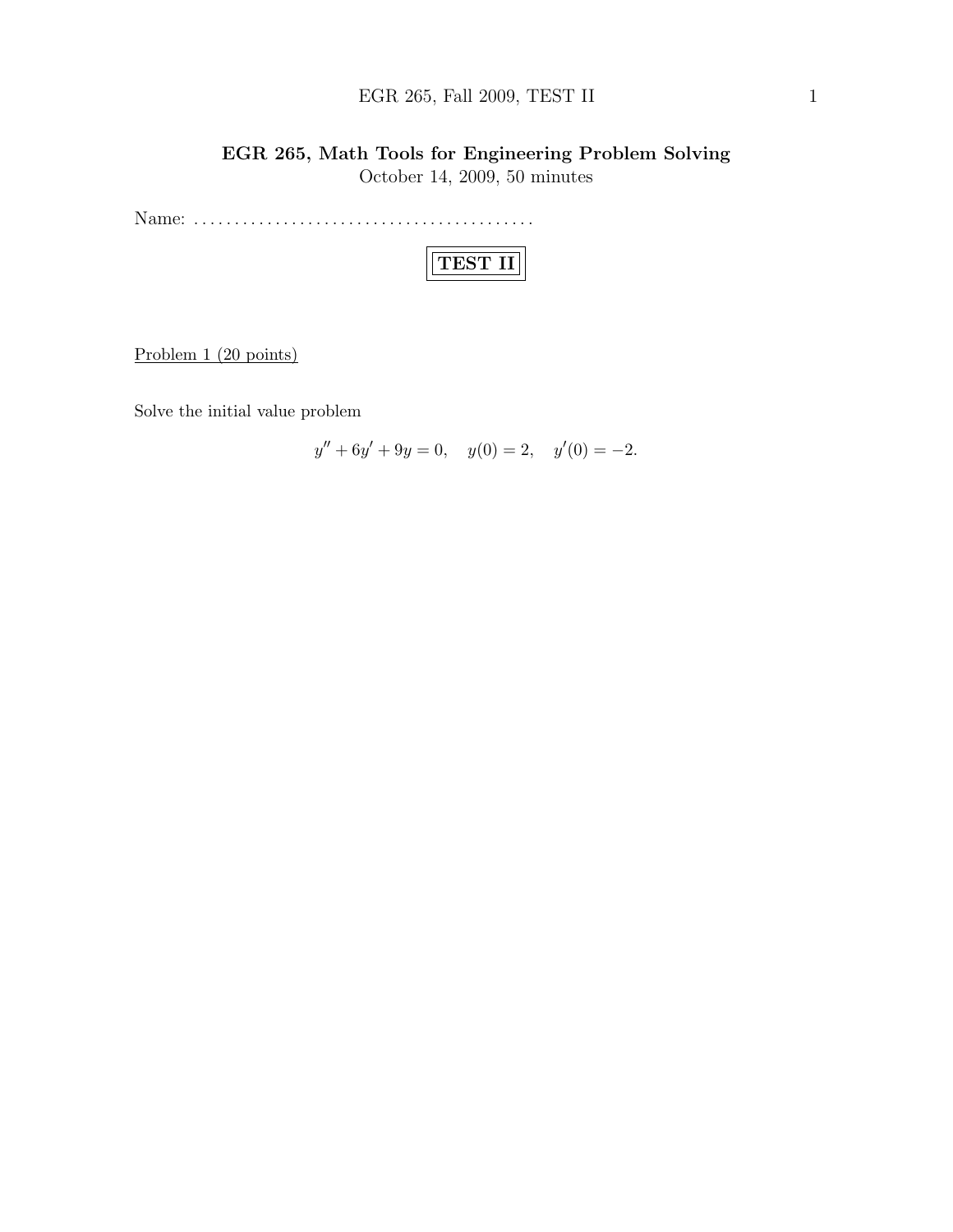## Problem 2 (20 points)

Find the general solution of

$$
y'' - 2y' + 5y = 2x.
$$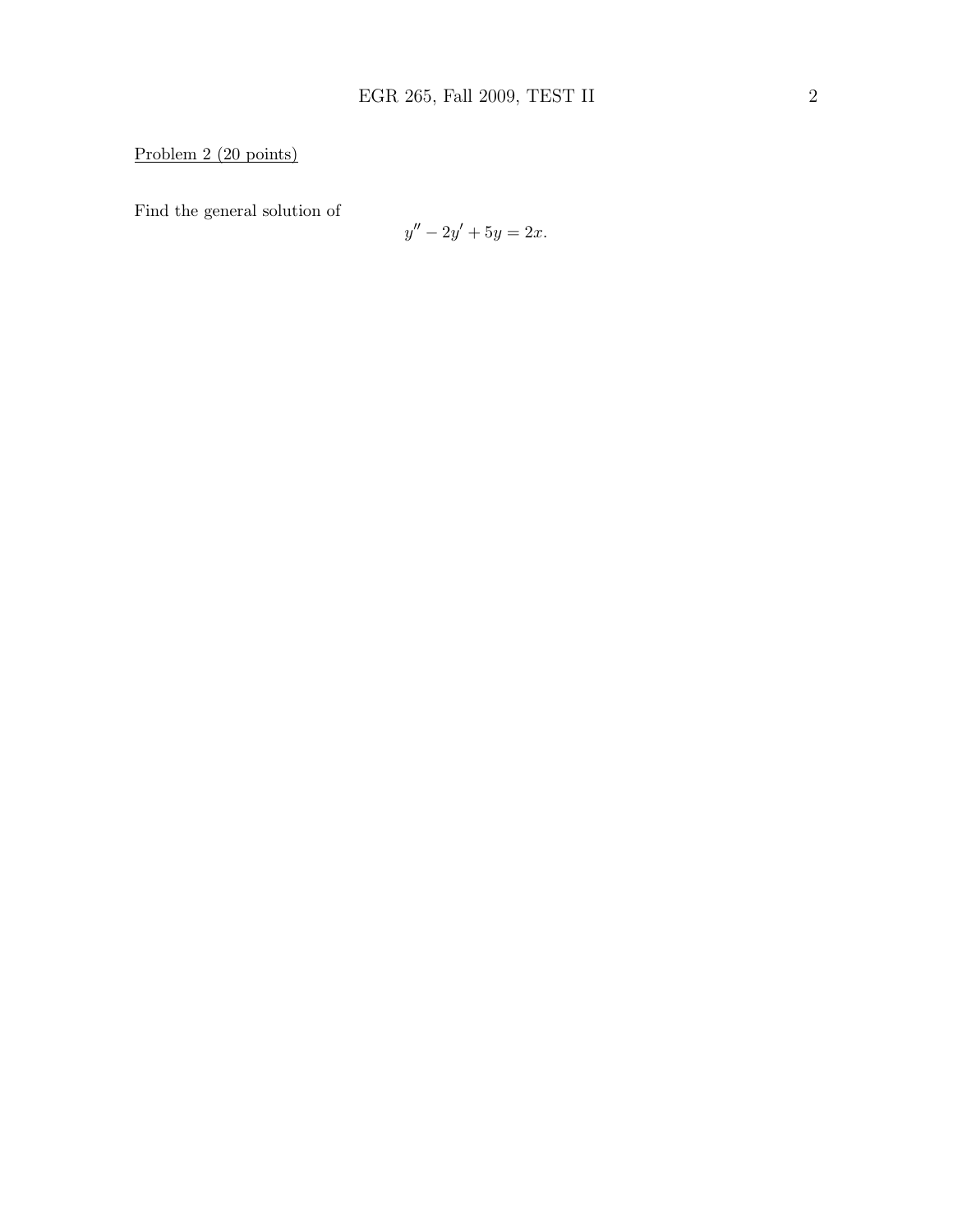## Problem 3 (20 points)

Find the general solution of

$$
y'' - y' - 2y = -10\sin(2x).
$$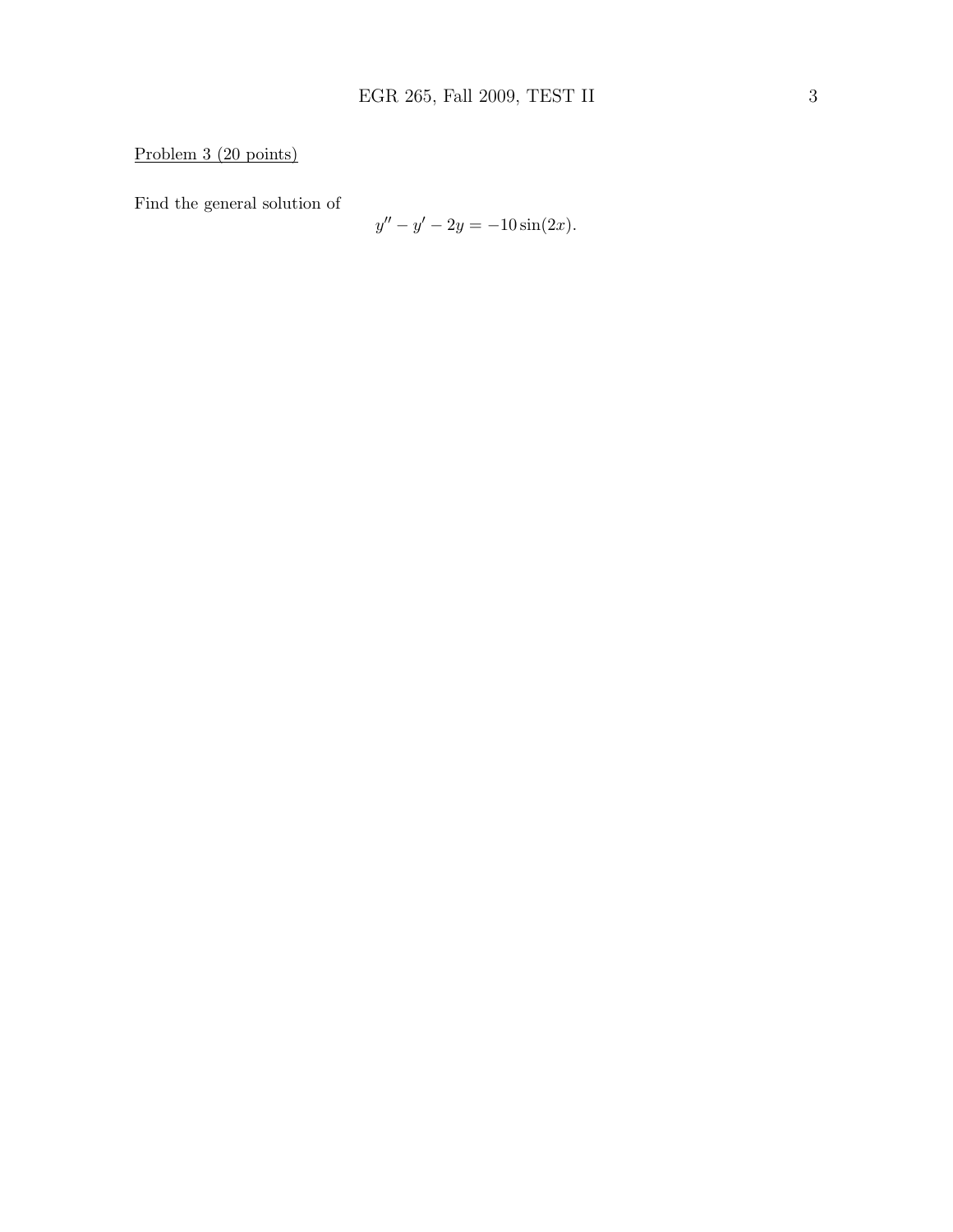#### Problem 4 (20 points)

A mass of 3 kilograms stretches an undamped spring by 98 centimeters.

(a) Find the value of the spring constant k. Include the correct unit of  $k$  (using the mkssystem).

(b) Find the frequency  $\frac{\omega}{2\pi}$  of free oscillations of the spring/mass-system.

(c) Find the equation of motion if the mass is released from rest at a position 50 centimeters below the equilibrium. Assume here that the positive  $x$ -direction is oriented downwards.

(d) Find the first positive time at which the mass passes through the equilibrium position. (Note: In the example considered here, there is a simpler way to answer this then the method used in class.)